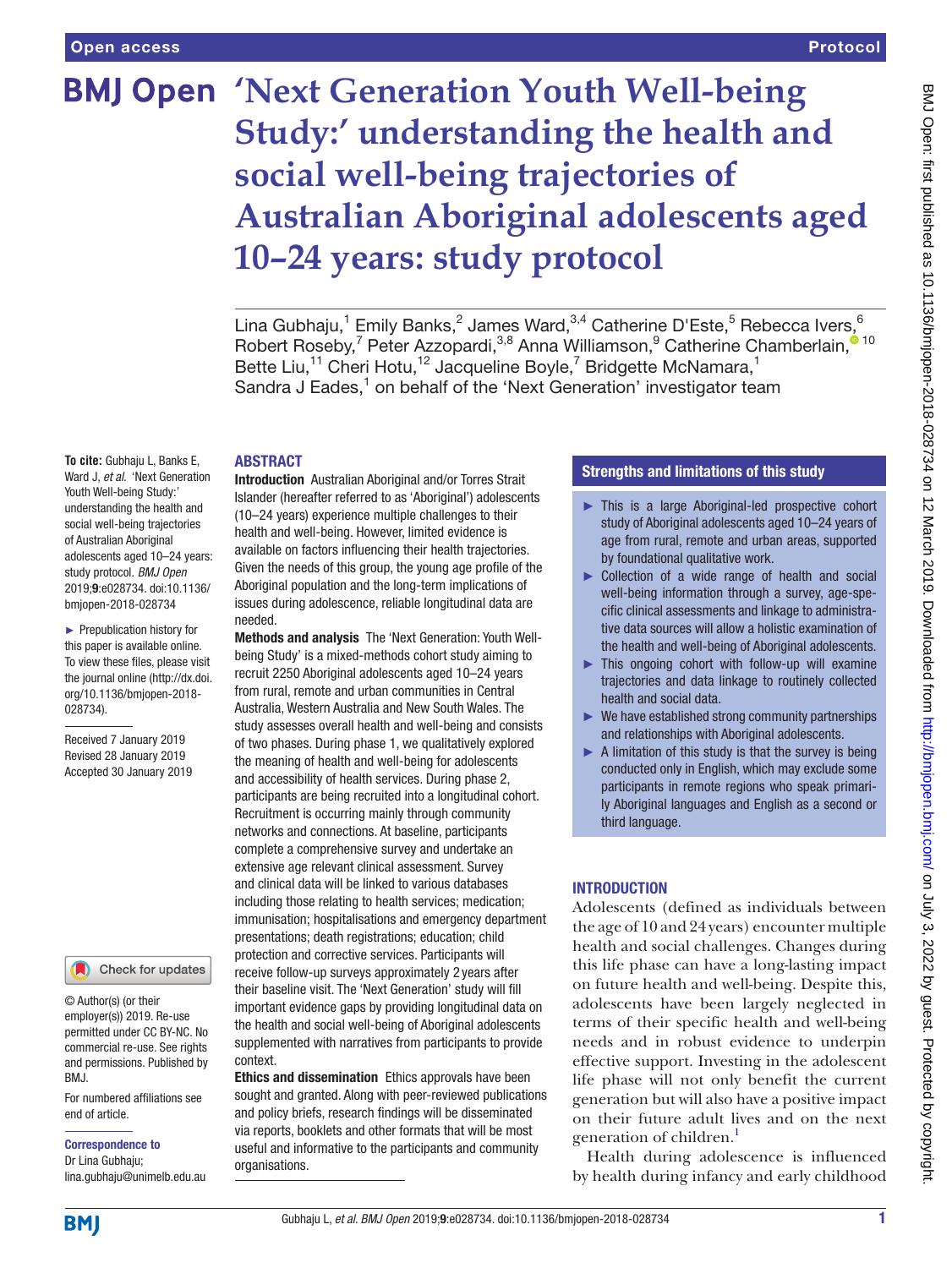and the specific biological and social-role changes that accompany puberty, as well as family, community and environmental contextual factors.<sup>[1](#page-7-0)</sup> We have used Bronfenbrenner's Bioecological Model of Human Develop-ment<sup>[2](#page-7-1)</sup> as a conceptual base, which will be adapted to the specific adolescent and youth context. The model emphasises the importance of both the immediate and broader environment, as well as the individual's own attributes, in contributing to the development of physical and mental health.

Increased activity in brain regions associated with reward, pleasure and other emotional responses is thought to be linked to the tendency for adolescents to be more affected by exciting or stressful situations when making decisions, especially in the presence of peers.<sup>[3](#page-7-2)</sup> This is associated with the willingness to try stimulating experiences which is an important mediator of risky behaviour, and increases between 10 and 15 years of age.<sup>3-5</sup> Some of the key health behaviours associated with adolescence include initiation of tobacco, alcohol and use of other drugs, sexual debut and patterns of sexual risk and protective actions, driver licensing and driving, participation in sports/physical activity and adoption of long-term dietary patterns. Therefore, there is enormous potential for prevention of health risk behaviours and promotion of positive health behaviours among adolescents.

Recent data have shown that there is an urgent need to prioritise the health and well-being of Aboriginal adolescents. $67$  Data from 2008 to 2012 from the National Mortality Dataset showed that all-cause mortality for Indigenous adolescents is more than twice that of non-Aboriginal adolescents, with 60% of deaths in this age group due to intentional self-harm and road traffic injury.<sup>[6](#page-7-3)</sup> Eighty per cent of all deaths among Indigenous adolescents are potentially avoidable<sup>[6](#page-7-3)</sup>; a strong reason to focus attention on prevention and creating a health system that meets the needs of young Aboriginal people. Encouragingly, tobacco smoking rates have declined among Aboriginal people; the proportion of young people aged 15–24 who smoked daily fell from  $45\%$  in  $2002$  to  $31\%$  in  $2014-2015$ ;<sup>[8](#page-7-4)</sup> however, there is yet more work to be done to reduce the smoking rates even further.

Mental health disorders and substance use disorders are the most common non-communicable diseases among Aboriginal adolescents. In 2014–2015, 67% of Aboriginal adolescents aged 15–24 years reported low to moderate levels of psychological distress in the past month and 33% experienced high to very high levels of psychological distress.<sup>[6](#page-7-3)</sup> A recent review by Young and colleagues identified that negative cohesion with families and the presence of adverse events appeared to be the most reliable predictors of negative mental health outcomes among Aboriginal children and adolescents, whereas positive family and peer relationships and high self-esteem and optimism were associated with positive mental health outcomes.<sup>[9](#page-7-5)</sup> Further understanding the links between the social determinants of health, mental health, risk and

protective behaviours and injury will allow development of targeted preventive programmes.

In 2016, 65% of Aboriginal people aged 20–24 had Year 12 or equivalent attainment and 37% of 15–24-year-old people were employed.<sup>[8](#page-7-4)</sup> However, 'Not being able to get a job' was the most common stressor among young Aboriginal people. $7$  Of concern, is the over-representation of Aboriginal adolescents in the juvenile justice system; in 2016–2017, 50% of the adolescents aged 10–17 in the juvenile justice system were Aboriginal; with the proportion higher in detention (59% of the young people aged 10–17years [10](#page-7-7)). Similarly, given high rates of road deaths in young Aboriginal people, and evidence of significant barriers to driver licensing and implications for employment, $\frac{11}{2}$  identification of factors associated with positive social trajectories will enable implementation of support services to improve outcomes for Aboriginal adolescents.

Encouragingly, between 2010 and 2016, the proportion of Aboriginal 15–24-year-old adolescents who had a health check increased from  $6\%$  to  $22\%$ .<sup>6</sup> Although 83% of Aboriginal adolescents reported having access to a doctor in their local area in 2012–2013, approximately  $11\%$  reported 'not going to the doctor when needed'.<sup>6</sup>

# Why is an Aboriginal adolescent cohort study needed?

Although there is cross-sectional data about the health and well-being of Aboriginal adolescents, there is a general lack of longitudinal studies examining causality and healthy trajectories. Prospective longitudinal studies can identify and relate exposure to risk and protective factors to causation of health and illness; further define the impact of the timing of these exposures and sequence of events (pathways); avoid problems with recall bias and understand which factors are unique to individuals within a population. The majority of the existing Aboriginal longitudinal studies have focused on the early childhood years (Aboriginal Birth Cohort<sup>13</sup>; Study of Environment on Aboriginal Resilience and Child Health (SEARCH)<sup>[14](#page-7-10)</sup> and Longitudinal study of Indigenous Children)<sup>[15](#page-7-11)</sup> or on specific health conditions (Antecedents of Renal Disease Among Aboriginal Children)<sup>[16](#page-7-12)</sup>; hence, there is a need for an adolescent-specific cohort which will provide more comprehensive information for this age group.

Further information on specific health conditions, health risk factors and healthcare utilisation is also required for this age group. It is well known that Aboriginal adults have a high burden from diabetes, cardiovascular disease and chronic kidney disease; however, further evidence is required on the onset and progression of major causes of morbidity and mortality during the adolescent life phase. There is also limited data available on the assessment of risk and protective factors for cardiovascular disease and type 2 diabetes among Aboriginal adolescents aged  $15-34$  years.<sup>17-20</sup> Furthermore, as smoking is a major risk factor for a number of chronic conditions, identifying the factors associated with smoking and non-smoking behaviour and ways of reducing smoking uptake among Aboriginal adolescents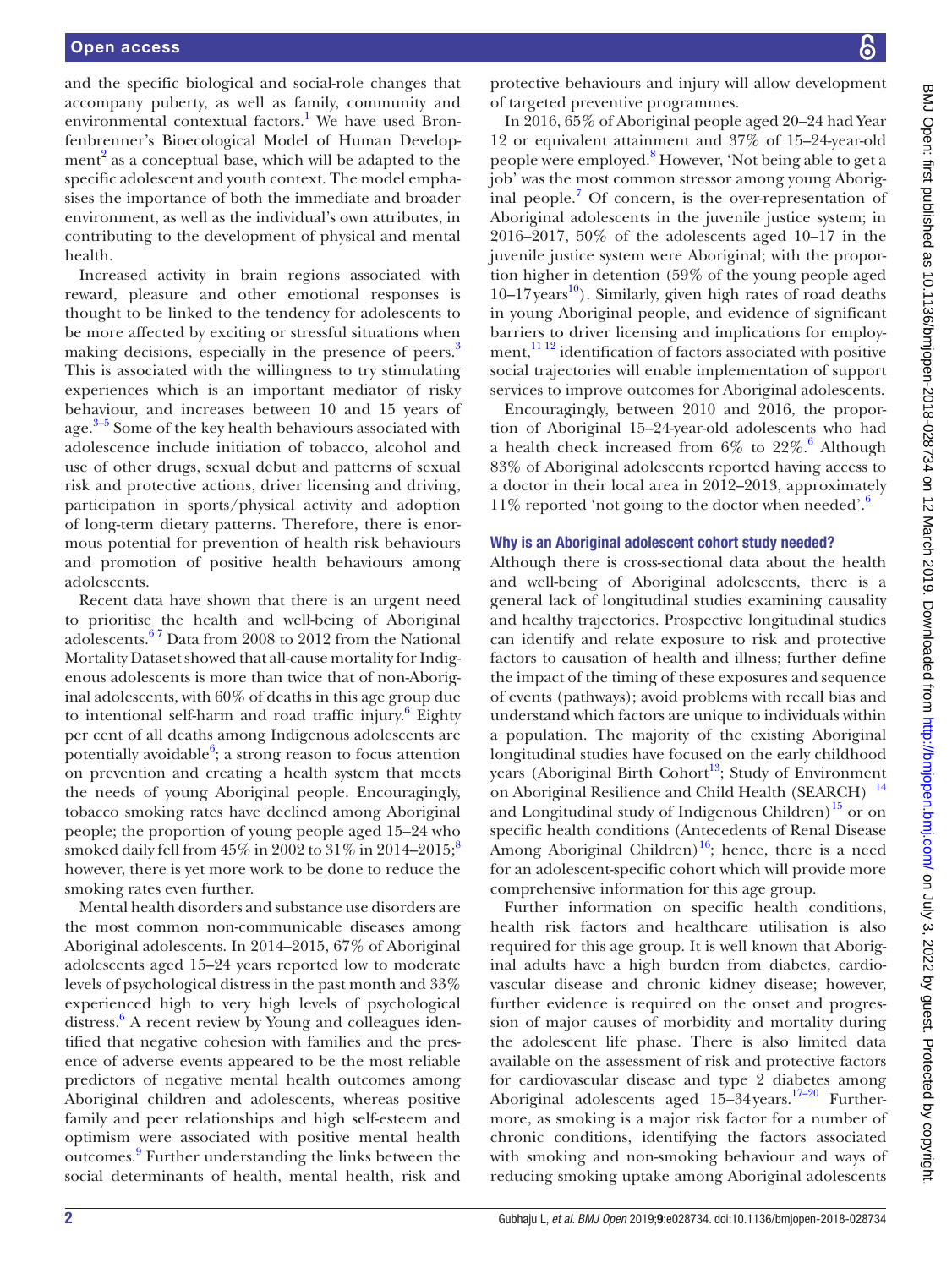will be essential in curbing the overall smoking rate among Aboriginal people. Given the underutilisation of health services among this age group, further elucidation of the ways health services can be made more accessible and 'youth friendly' is likely to increase service utilisation.

# Study aims

The aims of this study are as follows.

- 1. Explore the views of Aboriginal adolescents, their parents/caregivers and youth healthcare providers on the importance of health and well-being, what it means to be healthy and access to health services.
- 2. Quantify among Aboriginal adolescents, patterns of physical and mental health risk and protective behaviours and major physical and mental health conditions and disability.
- 3. Describe the social and environmental context in which Aboriginal adolescents are growing up including community, school, family and individual-level factors.
- 4. Identify factors relating to resilience, risk behaviours, physical and mental health outcomes at baseline and follow-up and quantify changes over time.
- 5. Establish meaningful partnerships with communities to better understand factors relating to positive adolescent and youth health development and support the communities to take action to improve it.

# Methods and analysis

# Study design

The 'Next Generation' Study uses a two-phase mixedmethods study design. The first phase is composed of a qualitative study which explores perspectives on health and well-being from adolescents, their parents/carers and healthcare providers. Second phase is a prospective longitudinal cohort study of Aboriginal adolescents residing in Central Australia, Western Australia and New South Wales.

## Patient and public involvement

Although participants were not directly involved in the design of the study, public involvement in the study was through the partnerships that were established with the Central Australian Aboriginal Congress (Central Australia), Derbarl Yerrigan Health Service (Western Australia), South West Aboriginal Medical Service (Western Australia), Mingaletta Aboriginal and Torres Strait Island Corporation (New South Wales). These partnerships and relationships were essential for successful recruitment of participants. As described in more detail below, peer recruiters/data collectors were employed to support the research staff. Results will be disseminated to the participants and study partners through newsletters and presentations in the community.

## Phase 1 (qualitative study)

Semistructured focus groups and interviews were conducted with adolescents, their parents/carers and

healthcare providers. The study was promoted through local Aboriginal radio, word of mouth and at local community events. A form of snowball sampling was used via community and family networks. Engagement and promotion of the study was conducted at public and private primary and secondary schools, Aboriginal organisations, youth services and affiliated stakeholders. Separate focus groups were conducted with the following age groups: 10–13 years, 14–17 years and 18–24 years. The trigger questions used are shown in [table](#page-3-0) 1.

## Phase 1 data analyses

Qualitative data from the three sites were analysed separately to identify community-specific themes and priorities. Emerging themes from the three sites were compared to identify similarities and differences between communities. The themes that emerged from the focus groups were compared with the themes that emerged from the parents/primary carers and healthcare professionals in order to determine the similarities and differences in attitudes to health, well-being and access to health services between the three groups. A summary of findings was disseminated to the local community for review and feedback. The findings from phase 1 were also used to inform the development of phase 2 of the study.

## Phase 2 (prospective longitudinal cohort study)

Phase 2 involves the establishment a cohort of Aboriginal adolescents aged 10–24 years to be followed-up longitudinally to examine trajectories in health and well-being over time.

## Participant recruitment and retainment strategy

Recruitment commenced on April 2018 and will continue until June 2020. Adolescents are being recruited using several different strategies led by Aboriginal researchers in each site.

#### *Community networks*

Adolescents are being recruited from the community through personal contacts and networks, youth centres, sporting clubs and youth health services. Aboriginal researchers are leading the participant contact and survey procedures in each local community.

#### *Public/private schools*

In order to work more closely with schools and also recruit participants through schools, we are in the process of seeking the relevant approvals from the States and Territories Departments of Education and from the Catholic and Independent schools.

#### *Peer recruitment*

Of note, 2–4 young people in each site are employed as peer recruiters to recruit peers within their networks. Peer researchers will be important for cohort retention.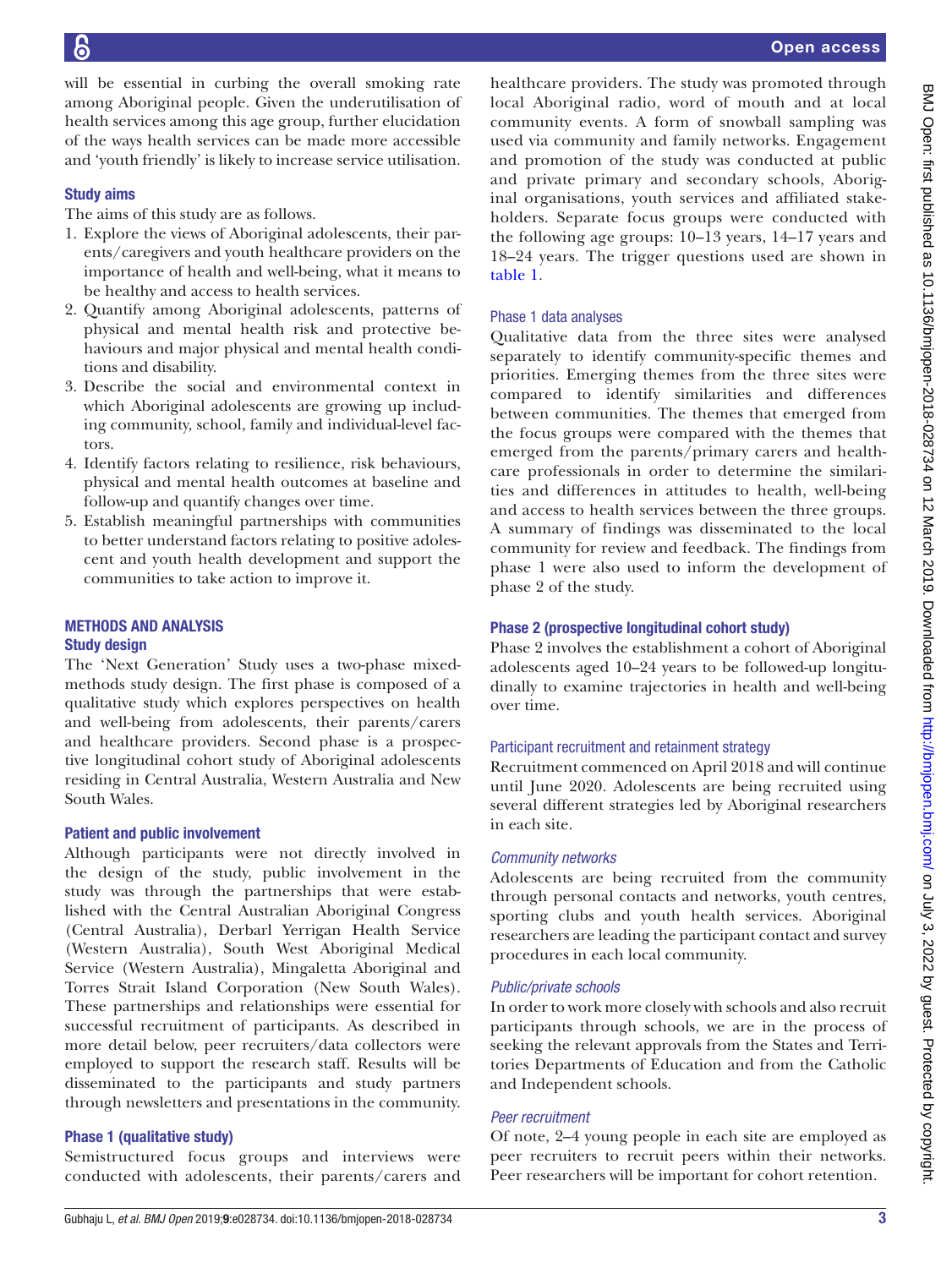<span id="page-3-0"></span>

| Table 1 Trigger questions used for focus groups and interviews with young people, parents/carers and healthcare providers                                                                                                                                                                                                                                                                                                                                                                                                                                                                                                                                                                                                                                                                                                                                                                                                                                                                                                                                                                                                                                                                                                                                                                                                                                                  |                                                                                                                                                                                                                                                                                                                                                                                                                                                                                                                                                                                                                                                                                                                                                   |                                                                                                                                                                                                                                                                                                                                                                                                                                                                                                                                                                                                                                                                                                                                                                                                                                                                            |  |
|----------------------------------------------------------------------------------------------------------------------------------------------------------------------------------------------------------------------------------------------------------------------------------------------------------------------------------------------------------------------------------------------------------------------------------------------------------------------------------------------------------------------------------------------------------------------------------------------------------------------------------------------------------------------------------------------------------------------------------------------------------------------------------------------------------------------------------------------------------------------------------------------------------------------------------------------------------------------------------------------------------------------------------------------------------------------------------------------------------------------------------------------------------------------------------------------------------------------------------------------------------------------------------------------------------------------------------------------------------------------------|---------------------------------------------------------------------------------------------------------------------------------------------------------------------------------------------------------------------------------------------------------------------------------------------------------------------------------------------------------------------------------------------------------------------------------------------------------------------------------------------------------------------------------------------------------------------------------------------------------------------------------------------------------------------------------------------------------------------------------------------------|----------------------------------------------------------------------------------------------------------------------------------------------------------------------------------------------------------------------------------------------------------------------------------------------------------------------------------------------------------------------------------------------------------------------------------------------------------------------------------------------------------------------------------------------------------------------------------------------------------------------------------------------------------------------------------------------------------------------------------------------------------------------------------------------------------------------------------------------------------------------------|--|
| Young people                                                                                                                                                                                                                                                                                                                                                                                                                                                                                                                                                                                                                                                                                                                                                                                                                                                                                                                                                                                                                                                                                                                                                                                                                                                                                                                                                               | Parent/carer                                                                                                                                                                                                                                                                                                                                                                                                                                                                                                                                                                                                                                                                                                                                      | <b>Healthcare providers</b>                                                                                                                                                                                                                                                                                                                                                                                                                                                                                                                                                                                                                                                                                                                                                                                                                                                |  |
| 1. How important is health to you?<br>2. What does it mean in your experience<br>to be a healthy young person?<br>3. How much control do you think you<br>have over your health?<br>4. What are the major factors that have<br>a positive influence your health?<br>5. What are the major factors that have<br>a negative influence on your health?<br>6. What are the most important<br>things that could be done in your<br>communities and families to improve<br>the health and well-being of young<br>people?<br>7. What was important in making<br>a transition from going to get<br>healthcare with your parents versus<br>going to get healthcare alone?<br>8. What would make a healthcare<br>service easier for young people to<br>use?<br>9. What makes healthcare services<br>difficult for young people to use?<br>10. Have you any experience with<br>attending healthcare services as a<br>young person?<br>11. What kind of health services are<br>you currently using (AMS and/or<br>mainstream)?<br>12. How comfortable are you going to<br>these health services?<br>13. What do you like about these health<br>services (for AMS and mainstream<br>separately if they go to both)?<br>14. What do you not like about these<br>health services (for AMS and<br>mainstream separately if they go to<br>both)?<br>15. What things do you think would make | 1. What does it mean in your experience<br>for a young person to be healthy?<br>2. How much control do you think young<br>people have over the own health?<br>3. What are the major factors that have<br>a positive influence on the health of<br>young people?<br>4. What are the major factors that have<br>a negative influence on the health of<br>young people?<br>5. What kind of health services is<br>available to young people?<br>6. What are the main health services<br>young people are using?<br>7. What do you like about these health<br>services?<br>8. What do you not like about these<br>health services?<br>9. What would make a healthcare service 7. What do you consider are the sorts<br>easier for young people to use? | 1. Do you think young people have<br>specific health needs that are different<br>from adults?<br>2. Have you received any training in<br>providing healthcare for adolescents?<br>3. Do you know of or use any<br>frameworks or practice guidelines for<br>the care of adolescents?<br>4. In general do you think your service<br>provides accessible or appropriate<br>healthcare for young people?<br>5. What factors do you think are<br>important in providing accessible<br>and appropriate healthcare for young<br>people?<br>6. What do you think are the major<br>barriers to young people accessing<br>healthcare?<br>of health issues are important in<br>providing healthcare to young people?<br>8. What are the values and attributes<br>that are important for a healthcare<br>provider to have when interacting in a<br>clinical setting with young people? |  |

AMS, Aboriginal Medical Service.

more comfortable for you?

services (AMS/mainstream) better or

# *Social media*

A study Facebook page has been set up and managed by researchers in each site. Regular posts targeted to adolescents in the age group are set up to provide more information about the study and details about any upcoming events. Social media will also be an important tool to keep current study participants informed of study outcomes and engaged to ensure high retention.

Other strategies to ensure high retention of the cohort include regular contact through phone and email to keep participants informed of the study. We will also endeavour to hold events such as cultural activities and sports days.

# Consent

Young people under 16 years of age require signed consent from their parents/carers as well as their own consent. Young people aged 16 years and over can consent for themselves. Once informed consent is received, participants are asked to come in for a baseline appointment to complete the surveys and health assessments.

# Data collection: youth surveys

All surveys have been designed on REDCap (Research Electronic Data Capture) and designed to be self-completed electronically on tablets. REDCap features an audio option whereby participants are able to have the question and response options read aloud to them. The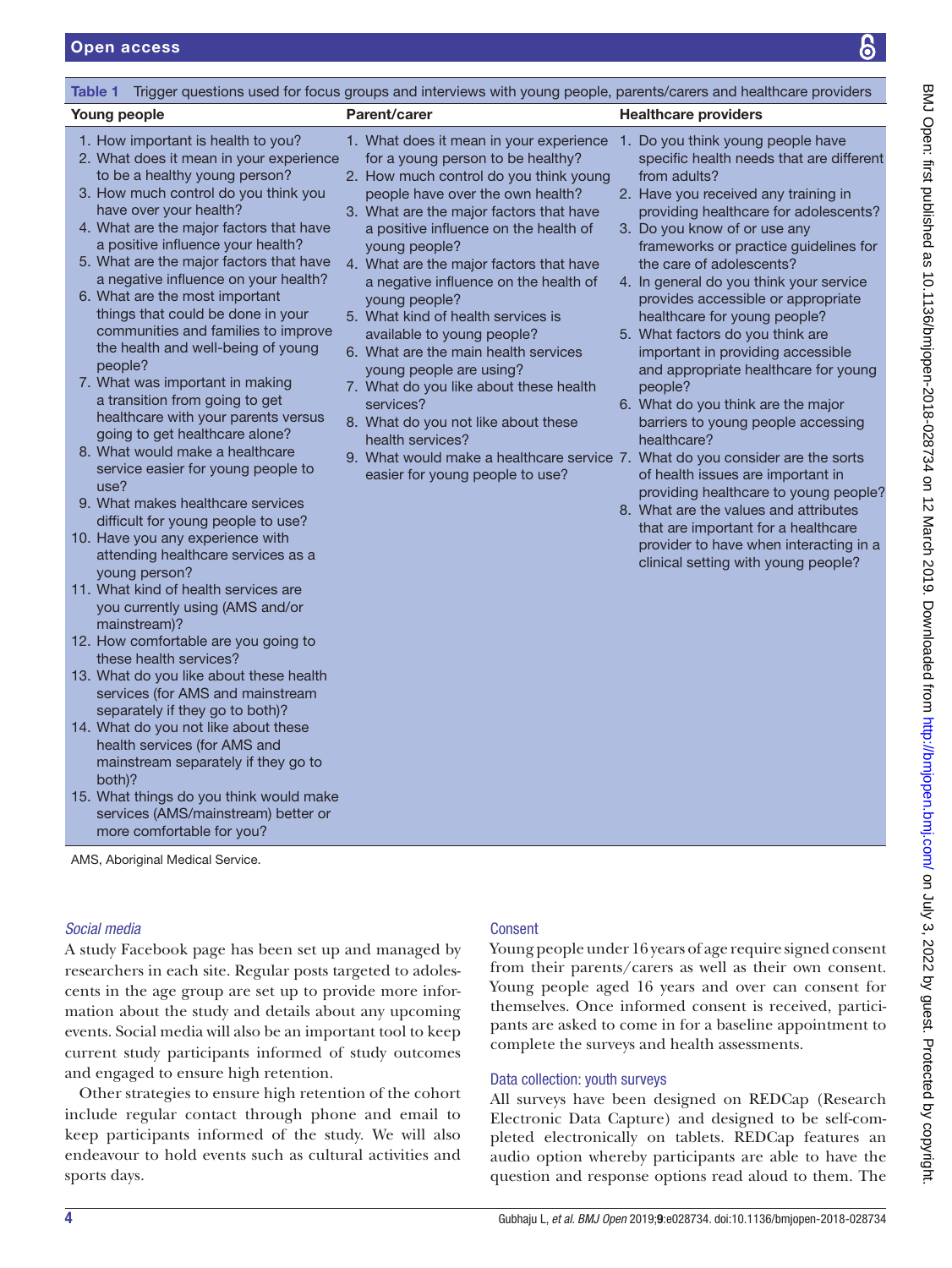<span id="page-4-0"></span>

| Next Generation youth survey domains and constructs<br>Table 2 |                                                                                                                                                                             |                                                                                                           |  |
|----------------------------------------------------------------|-----------------------------------------------------------------------------------------------------------------------------------------------------------------------------|-----------------------------------------------------------------------------------------------------------|--|
| <b>Domain</b>                                                  | <b>Constructs</b>                                                                                                                                                           | Age group                                                                                                 |  |
| 1. Cultural/community/family<br>engagement                     | a. Identity<br>b. Practices<br>c. Knowledge<br>d. Family connection<br>e. Community connection                                                                              | $10 - 15$<br>$16 - 24$<br>Parent/carer                                                                    |  |
| 2. Social determinants of health                               | a. Education<br>b. Employment<br>c. Financial stressors/security<br>d. Driver license<br>e. Housing<br>f. Racism/discrimination<br>g. Interaction with police/justice       | 10-15 (education only)<br>$16 - 24$<br>Parent/carer                                                       |  |
| 3. Physical health and injury                                  | a. Adolescent health conditions<br>b. Injuries<br>c. Sleep<br>d. Physical activity/sedentary behaviour<br>e. Diet                                                           | 10-15 (questions on health<br>conditions to be completed by<br>parent/carer)<br>$16 - 24$<br>Parent/carer |  |
| 4. Mental health                                               | a. Psychological distress<br>b. Self-harm<br>c. Resilience<br>d. Bullying<br>e. Support systems/access to health services                                                   | $10 - 15$<br>$16 - 24$<br>Parent/carer                                                                    |  |
| 5. Sexual and reproductive health a. Puberty                   | b. Sexual identity<br>c. Sexual activity<br>d. Sexually transmitted infections/diseases<br>e. Contraception<br>f. Pregnancy<br>g. Parenting<br>h. Access to health services | 10-15 (only asked about<br>puberty)<br>$16 - 24$                                                          |  |
| 6. Tobacco, alcohol and drugs                                  | a. Initiation<br>b. Frequency<br>c. Amount consumed<br>d. Attitudes                                                                                                         | 10-15 (only tobacco and alcohol)<br>$16 - 24$                                                             |  |

surveys were designed to cover six major domains: (1) social determinants of health; (2) Aboriginal cultural engagement/family and community connections; (3) physical health and injury; (4) social and emotional wellbeing; (5) tobacco, alcohol and drugs and (6) sexual and reproductive health. [Table](#page-4-0) 2 shows the constructs captured for each domain. Survey questions have been identified by investigators and sourced, where possible, from existing studies: WA Aboriginal Child Health Survey, SEARCH and the Longitudinal Study of Indigenous Children. Where appropriate and possible, scales that had been previously validated among Aboriginal people were included. To measure social and emotional well-being, the Strengths and Difficulties Questionnaire and the Kessler-6 scale were used.<sup>21</sup> <sup>22</sup>

Separate surveys were designed according to age: one for younger adolescents aged 10–15 years of age and another one for older adolescents 16–24 years of age. Questions about sexual activity and illegal drugs are not included in the questionnaire for 10–15-year-old participants.

# Data collection: parent/carer surveys

Parents/carers of the participants are also asked to complete a survey. The purpose of the parent/carer survey is to capture the social and demographic profile of families, as well as about stressful life events that may impact the health of adolescents. Parents/carers are also asked about medical history and physical health conditions of the 10–15-year-old participants.

#### Responding to potential adverse responses

Survey content was carefully selected to avoid emotional distress among participants; however, in case of adverse emotional responses, all participants will be provided with the contact details of the social and emotional well-being support centres in their local area. Aboriginal researchers have also been trained to look out for any adverse physical or emotional response to the study survey. In the event of severe responses, participants are advised to stop the survey at any time. Researchers refer them to appropriate mental health services if requested/required.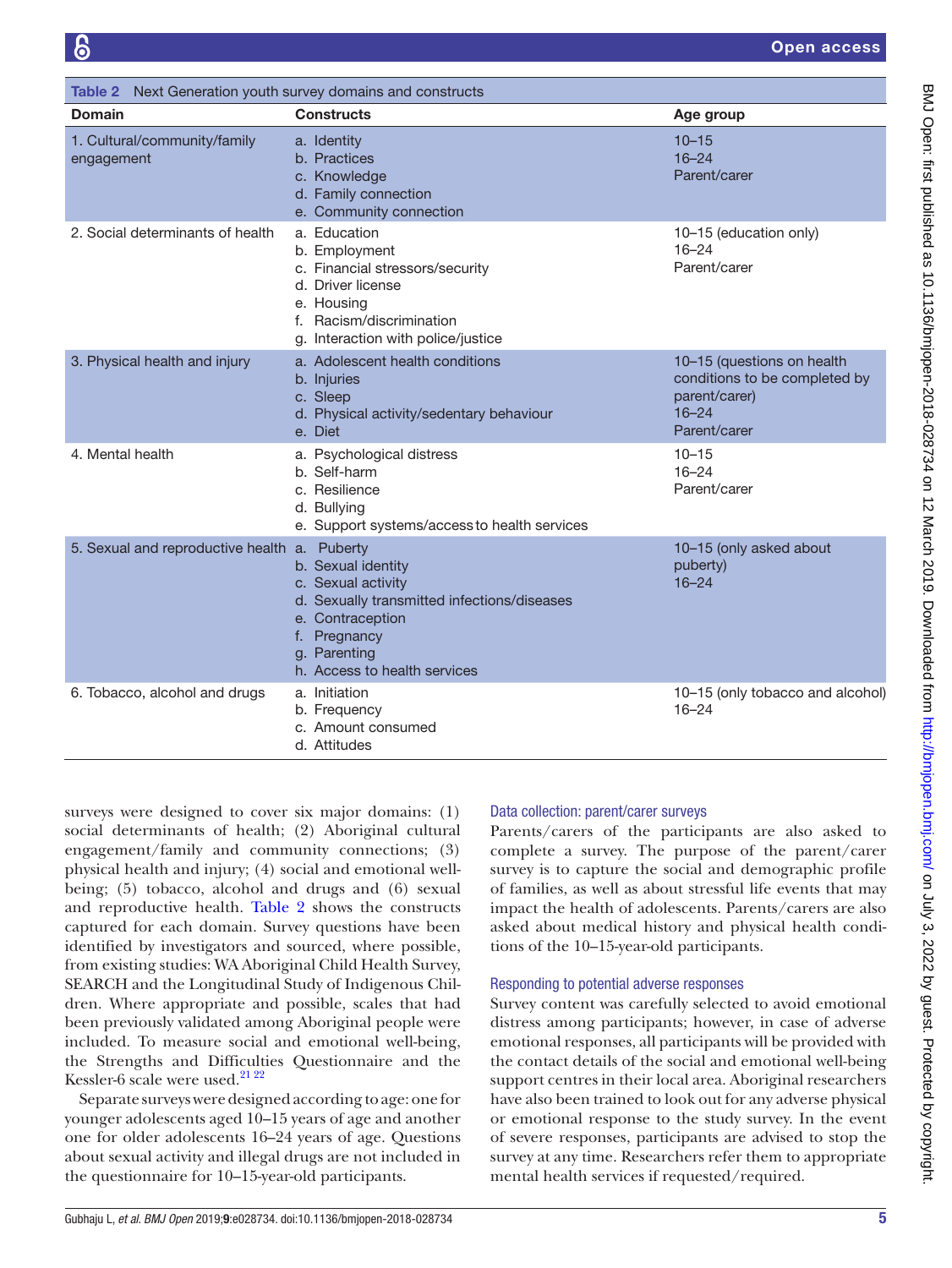# Open access

## Data collection: clinical measures

Baseline clinical measures are being undertaken by Aboriginal researchers. To gain competency in measuring each of the assessments and to ensure consistency in measurements across all sites, a training workshop was conducted with all data collectors from all three sites prior to the start of data collection in February 2018.

# *Anthropometry measurements*

Measurements include weight, height, waist and hip circumference. Body Mass Index is calculated as weight (in kilograms) divided by the square of height (in metres). Weight is measured in kilograms using a digital floor scale on a firm surface or board (SECA). Height is measured in centimetres using a stadiometer (SECA) placed on a firm surface or board.

# *Cardiometabolic risk markers*

Measurements include systolic and diastolic blood pressure, resting heart rate (pulse), point-of-care blood lipids and glycated haemoglobin A1c  $(HbA<sub>1c</sub>)$ . Blood pressure is measured using an automated blood pressure monitor (Omron HEM-907) on the participant's non-dominant arm. Participants are given 5min to relax before the first measurement is taken. The second and third measurements are taken with at least 2–3min in between each measurement. The average of the second and third measurements will be used for analysis. Pulse is also measured three times using the same blood pressure monitor described above.

Point-of-care blood tests are being used to measure levels of blood lipids (low-density lipoprotein cholesterol, high-density lipoprotein cholesterol [HDL-C], total cholesterol and total cholesterol/HDL-C ratio) using the Cobas b 101 instrument (Roche).  $HbA_{1c}$  levels is also being measured using the Cobas b 101 instrument.

# *Kidney function*

Kidney function is being assessed by measuring albuminuria (defined as urinary albumin-to-creatinine ratio ≥3.0mg/mmol) in keeping with current Kidney Disease/Improving Global Outcomes recommenda-tions.<sup>[23](#page-7-15)</sup> A clean catch urine specimen is obtained from participants in urine collection jars and analysed immediately using the Clinitek Status+Analyzer. Urine samples are discarded immediately and not stored.

## *Reporting of clinical measurements*

Aboriginal researchers were provided with age-specific (and if available, Aboriginal-specific) reference ranges for each measurement. Based on the reference ranges, researchers provide participants with a summary/feedback report of all the results. Participants are being advised to follow-up any abnormal clinical results with their primary caregivers or will be provided a referral/ contact details of their local Aboriginal health service provider. For any indicators of severe abnormalities that require urgent attention (eg, extremely high blood pressure), participants are advised to visit the nearest medical

service immediately. For young participants under the age of 16 years, researchers ensure that their parents/carers were made aware of their results from the clinical assessments if they were not present during the assessment.

# *Pilot testing*

The survey was pilot tested among a sample of Aboriginal adolescents in each age group in each site to determine (1) the time taken to complete the survey, (2) appropriateness and comprehension of the survey questions and (3) any adverse reactions to the survey questions. Further refinement on wording of questions and the order of the questions were made following the pilot test phase.

# *Data linkage*

Consent is being obtained from adolescents and their parents/carers to link the youth survey data to the following databases: Medicare Benefits Schedule (MBS), Pharmaceutical Benefits Scheme (PBS), Australian Immunisation Register,National Assessment Program-Literacy and Numeracy, Education data, Births/Deaths registry, perinatal records, hospitalisations, emergency department presentations, Child Protections data and Juvenile Justice data. Retrospective (from date of birth) and prospective (15 years from date of consent) MBS and PBS data will be requested.

# Data management and statistical methods

All survey data and data collected from the clinical assessments are being recorded and stored in REDCap hosted by the University of Melbourne server. Data from adolescents are linked to their parent/carers using a unique family code number. Once data collection is finalised, deidentified data will be exported for analyses.

# *Descriptive statistics and baseline data analyses*

For each of the key baseline measures, prevalence with 95% CIs (for categorical variables) or mean with SDs (for continuous variables) will be calculated. These will be presented for each of the three sites by age group  $(10-14, 15-19, 20-24)$  and by sex, adjusted for age (based on national census age estimates), where appropriate. Overall age-adjusted sex-specific estimates with 95% CIs will be obtained for all sites combined. It is important to note that the study is designed primarily to provide relevant data for communities; it is not designed to be representative of the general population, since this is neither necessary nor desirable for this type of study. However, measures from the cohort and individual sites will be compared with nationwide age-specific data from the National Aboriginal and Torres Strait Islander Health Survey (n=~2500aged 10–24). Using Bronfenbrenner's Bioecological Model of Human Development, individual-level, family-level and community-level factors associated with each of the baseline measures will be identified using linear or logistic regression models adjusted for age and sex. Analyses will be undertaken using random effects models to account for correlation of measures within families.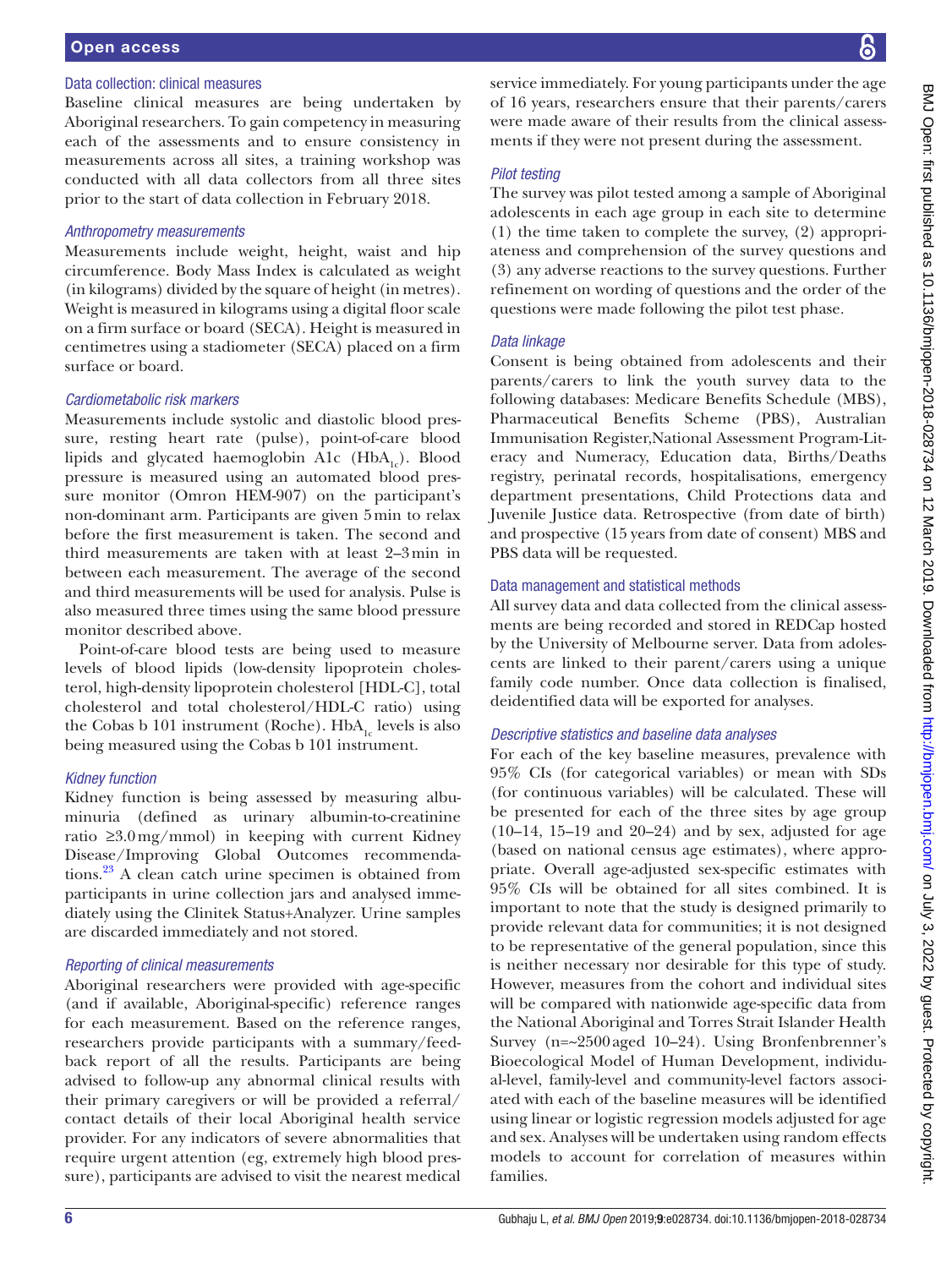## *Longitudinal data analyses*

Changes over time will be assessed using data from baseline and follow-up surveys and from linked data such as changes in medication use, hospitalisations and primary care service use. The number and percentage of individuals with different trajectories of interest for categorical variables (eg, the distribution of those who develop conditions or behaviours, improve or remain the same), and the mean changes over time for continuous measures will be reported, with  $95\%$  CI for each site and age group separately. Incidence (and 95% CIs) of some outcomes, such as births, hospitalisation/emergency department presentations for injuries and other conditions and health services use, will be estimated from linkage of participant data to relevant data sets.

Identification of factors relating to resilience and risk behaviours and physical and mental health outcomes at baseline and changes over time will be undertaken by combining data from all three sites. Separate analyses will be undertaken for each outcome and will involve different subgroups of the sample as relevant. Where appropriate, survival analyses, including Cox proportional hazards modelling will be used to quantify the relationship of baseline variables to time to outcome, particularly those measures ascertained through data linkage. Longitudinal analysis will be undertaken using random effects to adjust for repeated observations within individuals. To account for missing data, the characteristics of individuals with missing data will be assessed. Primary complete-case analyses will be supplemented with sensitivity analyses using multiple imputation.

## *Sample size and statistical power*

The study aims to recruit 2,250 Aboriginal adolescents (750 participants from each study site). Within each site, there will be approximately 250 individuals in each age group (10–14 years; 15–19 years; 20–24 years) at baseline for outcomes obtained from participants and through data linkage. Assuming 20% loss to follow-up there will be about 200 participants in each age group at follow-up in 2 years' time. For sex-specific estimates there will be between 300 and 375 individuals.

For Aims 1 to 3, these numbers of participants will allow estimation with  $95\%$  CI within  $\pm 3\%$ –5% for low prevalence estimates (5%–15%), 5%–6.5% for moderate prevalence estimates (20%–35%), 3%–3.5% for high prevalence estimates (46%–60%) and 0.12–0.14 SDs for means for the smallest subgroups (age groups with sites) to  $\pm 1.5\%$ –2.5% for low prevalence estimates, 2.5%–3% for moderate prevalence estimates, 3%–3.5% for high prevalence estimates and 0.06–0.07 SDs for means for the large subgroups (sex specific for all sites). There will be similar precision for estimation of changes over time.

For cross-sectional and longitudinal analyses (Aim 4), the study will have at least 80% power, with a 5% significance level, to detect between group differences of 3%–7% for binary outcomes with low prevalence, 6%–8% for outcomes with moderate prevalence and

7%–9% for outcomes with higher prevalence; 0.13–0.17 SDs for continuous outcomes and hazard ratios of 1.6–2 for time to event analyses. These estimates are based on analyses of the entire group; detectable differences for subgroups will be larger  $\left(\sim1\%-2\% \text{ more for binary}\right)$ outcomes,~0.03–0.04 SDs for continuous outcomes and hazard ratios of 0.2–0.23 for time to event analyses).

# Ethics and dissemination

Additional requests for data linkage to a range of other routinely collected data will be submitted once recruitment is complete and the cohort has been established.

Research findings will be disseminated via reports, booklets and other formats that will be most useful and informative to the participants and community organisations. Findings will also be written as policy briefs, presented at relevant conferences and published in peer-reviewed journals.

A major strength of this study is the wide range of data that will be available about participants to create a holistic picture. The main comprehensive survey covering six major domains will be linked to the clinical biomarkers for cardiometabolic and renal function. The addition of linked health and social data from administrative data sources will expand the range of health outcomes recorded within the cohort.

Another important strength is the community partnerships that have been established to successfully undertake the work. Fostering meaningful engagement with community organisations is a time-consuming process especially given the breadth of communities that we are aiming to engage through this study. However, these partnerships are important for the success of the study and for the findings to be successfully translated into services and programmes in the community in which the adolescents reside. In all study sites, it has been a priority that Aboriginal researchers are leading the work at all stages from community engagement, recruitment, data collection and analyses and interpretation of findings. We have involved Aboriginal peer researchers/recruiters wherever possible in order to foster positive relationships with adolescents. Throughout the study, we will also link with key policy makers and ensure that our findings are translated into policies to support Aboriginal adolescents.

Aboriginal adolescents continue to experience preventable health and well-being issues and greater levels of ill health compared with non-Aboriginal adolescents. Due to the gaps in current evidence on the health and social well-being of Aboriginal adolescents, there is a need for a longitudinal study that examines health trajectories over time. This study will provide critically important longitudinal evidence to inform life-course approaches to improve the experiences and outcomes for future generations of adolescents. It will also provide evidence to lay the foundations for enhanced physical and mental health in adulthood. This will inform evidence-based resources for improving the well-being of adolescents and potentially